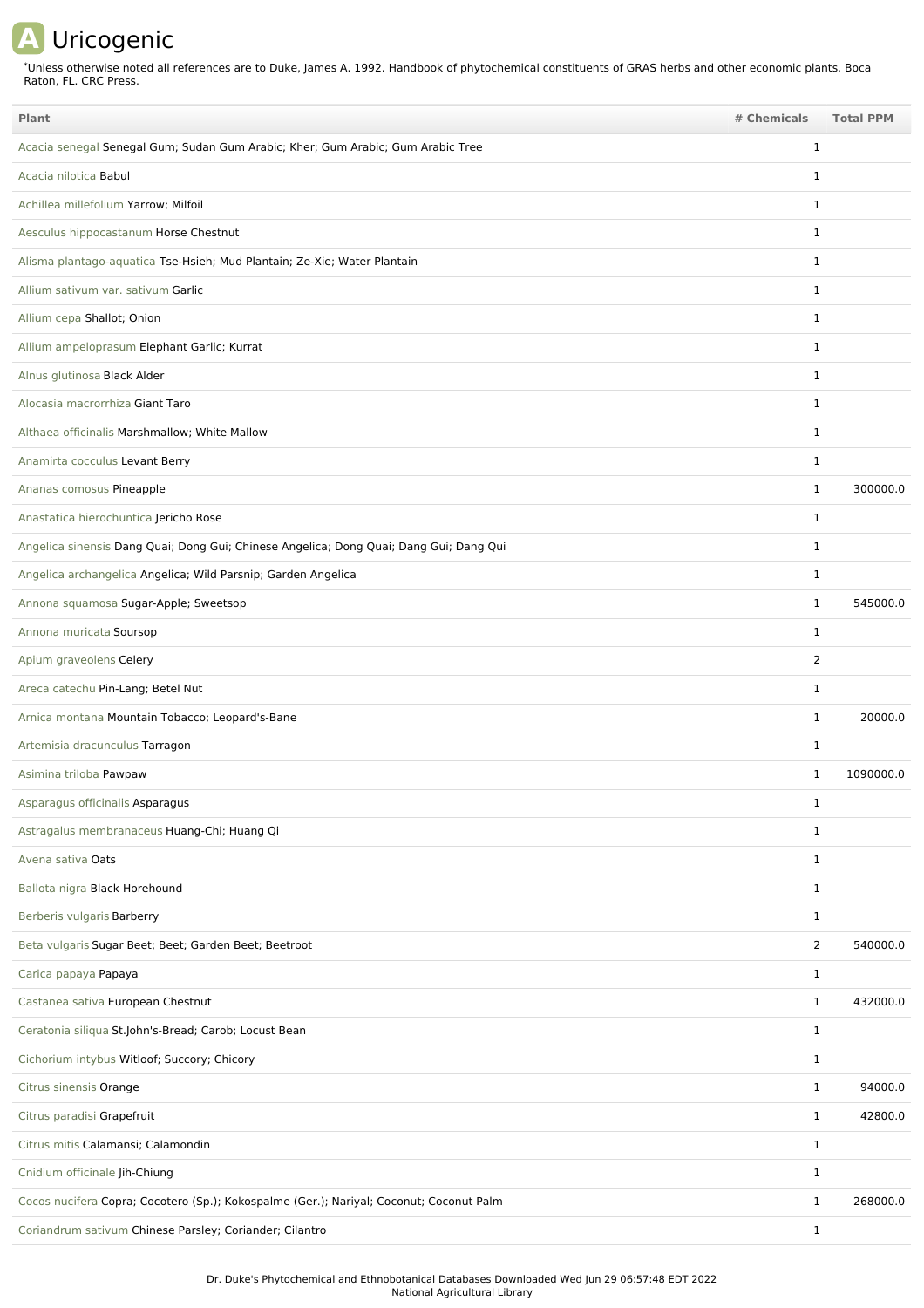| Plant                                                                                                                                                                                       | # Chemicals    | <b>Total PPM</b> |
|---------------------------------------------------------------------------------------------------------------------------------------------------------------------------------------------|----------------|------------------|
| Coriaria myrtifolia Mealy Tree                                                                                                                                                              | $\mathbf 1$    |                  |
| Corylus avellana European Filbert; European Hazel; Hazel; English Filbert; Cobnut                                                                                                           | $\mathbf{1}$   | 100000.0         |
| Crataegus rhipidophylla Hawthorn                                                                                                                                                            | $\mathbf 1$    |                  |
| Crataegus laevigata Hawthorn; English Hawthorn; Woodland Hawthorn; Whitethorn                                                                                                               | 1              |                  |
| Cucurbita pepo Pumpkin                                                                                                                                                                      | $\mathbf 1$    | 28000.0          |
| Cucurbita foetidissima Buffalo Gourd                                                                                                                                                        | $\mathbf 1$    |                  |
| Cyphomandra betacea Tamarillo; Tree Tomato                                                                                                                                                  | $\mathbf 1$    |                  |
| Daphne mezereum Spurge Olive; Spurge Laurel                                                                                                                                                 | $\mathbf 1$    |                  |
| Daucus carota Carrot                                                                                                                                                                        | 1              | 678000.0         |
| Dianthus caryophyllus Clove Pink; Oeillet (Fr.); Carnation; Nelke (Ger.); Clavel (Sp.)                                                                                                      | $\mathbf{1}$   |                  |
| Echinacea purpurea Purple-Coneflower; Eastern Purple-Coneflower; Echinacea                                                                                                                  | 1              |                  |
| Echinacea angustifolia Echinacea; Narrow Leaf Echinacea; Narrow Leaf Purple-Coneflower                                                                                                      | 1              |                  |
| Eleocharis dulcis Water chestnut                                                                                                                                                            | 1              |                  |
| Eleutherococcus senticosus Ci wu jia (Pinyin); Spiny Ginseng; Siberian Ginseng; Wu jia; Eleuthero Ginseng                                                                                   | $\mathbf 1$    |                  |
| Eriobotrya japonica Loquat                                                                                                                                                                  | 1              |                  |
| Ficus carica Fig; Higo (Sp.); Higuera Comun (Sp.); Fico (Ital.); Figuier Commun (Fr.); Echte Feige (Ger.); Figueira (Port.);<br>Feigenbaum (Ger.)                                           | $\mathbf 1$    | 462250.0         |
| Gentiana lutea Yellow Gentian; Gentian                                                                                                                                                      | 1              |                  |
| Ginkgo biloba Maidenhair Tree; Ginkgo                                                                                                                                                       | 1              | 47200.0          |
| Glycine max Soybean                                                                                                                                                                         | $\mathbf{1}$   | 143400.0         |
| Glycyrrhiza uralensis Gan-Cao; Kan-Tsao; Chinese Licorice                                                                                                                                   | $\mathbf 1$    |                  |
| Glycyrrhiza glabra Commom Licorice; Licorice; Licorice-Root; Smooth Licorice                                                                                                                | 1              | 181700.0         |
| Harpagophytum procumbens Devil's Claw; Grapple Plant                                                                                                                                        | $\mathbf 1$    |                  |
| Helianthus annuus Girasol; Sunflower                                                                                                                                                        | $\mathbf 1$    |                  |
| Hibiscus sabdariffa Sorrel; Malventee (Ger.); Jamaica Sorrel; Sereni (Sp.); Indian Sorrel; Rosa de Jamaica (Sp.); Rosella (Ger.);<br>Acedera de Guinea (Sp.); Roselle; Kharkadi; Red Sorrel | $\mathbf 1$    | 4800.0           |
| Hippophae rhamnoides Sea Buckthorn; Yellow Spine; Sallow Thorn                                                                                                                              | $\mathbf 1$    |                  |
| Humulus lupulus Hops                                                                                                                                                                        | 1              |                  |
| Hydrastis canadensis Goldenseal                                                                                                                                                             | 1              |                  |
| Jatropha curcas Purging Nut; Physic Nut                                                                                                                                                     | $\mathbf 1$    |                  |
| Kalmia latifolia Spoonwood; Calico Bush; Mountain Laurel                                                                                                                                    | 1              |                  |
| Lawsonia inermis Mignonette; Jamaica-Mignonette; Mignonette Tree; Henna                                                                                                                     | 1              |                  |
| Linum usitatissimum Linseed; Flax                                                                                                                                                           | 1              |                  |
| Lycopersicon esculentum Tomato                                                                                                                                                              | $\mathbf 1$    |                  |
| Lycopodium clavatum Antler Herb; Clubmoss                                                                                                                                                   | $\mathbf 1$    |                  |
| Lycoris radiata Spider Lily                                                                                                                                                                 | $\mathbf{1}$   | 146400.0         |
| Maclura pomifera Hedge Apple; Osage-Orange                                                                                                                                                  | $\mathbf 1$    |                  |
| Mahonia repens Oregon Grape-Holly; Oregon Barberry; Oregon Grape; Creeping Barberry                                                                                                         | $\mathbf 1$    |                  |
| Malus domestica Apple                                                                                                                                                                       | $\mathbf 1$    | 72400.0          |
| Mammea americana Mamey                                                                                                                                                                      | 1              |                  |
| Mangifera indica Mango                                                                                                                                                                      | 1              | 251600.0         |
| Manilkara zapota Sapodilla                                                                                                                                                                  | $\mathbf 1$    |                  |
| Medicago sativa Alfalfa; Lucerne                                                                                                                                                            | $\overline{2}$ |                  |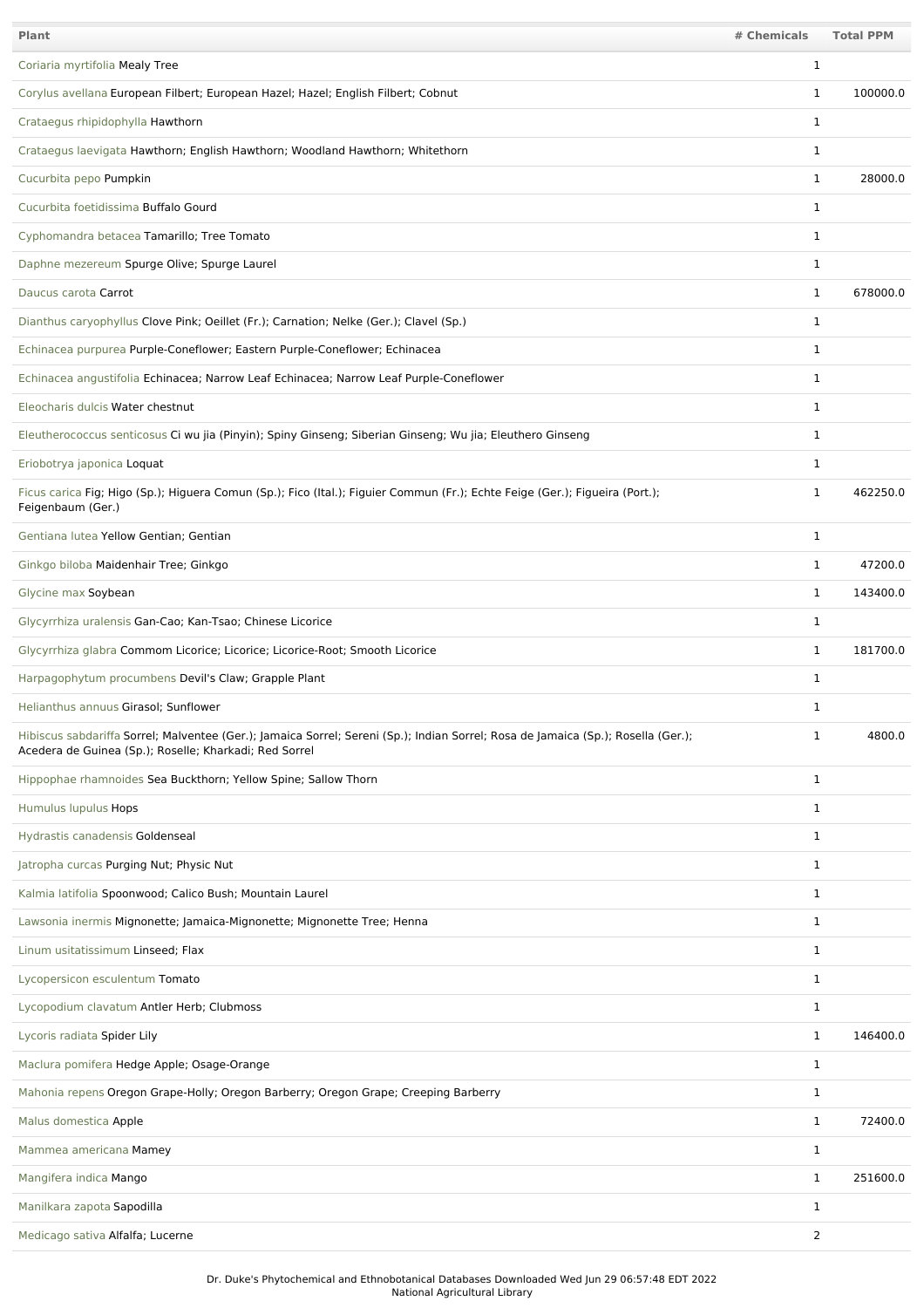| Plant                                                                                                                                                                | # Chemicals  | <b>Total PPM</b> |
|----------------------------------------------------------------------------------------------------------------------------------------------------------------------|--------------|------------------|
| Musa x paradisiaca Plantain; Banana                                                                                                                                  | 1            | 137400.0         |
| Nelumbo nucifera Water Lotus                                                                                                                                         | 1            | 141730.0         |
| Nicotiana tabacum Tobacco                                                                                                                                            | 1            | 140000.0         |
| Ophiopogon japonicus Mai-Men-Dong; Mai-Men-Tung                                                                                                                      | 1            |                  |
| Opuntia ficus-indica Indian Fig; Nopal; Nopalito; Prickly Pear                                                                                                       | 1            |                  |
| Oryza sativa Rice                                                                                                                                                    | 1            | 9600.0           |
| Paeonia officinalis Double Peony                                                                                                                                     | $\mathbf{1}$ | 280000.0         |
| Paeonia lactiflora Bai Shao (Chinese); Peony; Chih-Shao; White Peony; Common Garden Peony                                                                            | $\mathbf{1}$ |                  |
| Panax quinquefolius Ginseng; American Ginseng                                                                                                                        | 1            | 85420.0          |
| Panax ginseng Chinese Ginseng; Oriental Ginseng; Ginseng; Korean Ginseng                                                                                             | 1            |                  |
| Passiflora incarnata Manzana de Mayo; Mayapple; Passionflower                                                                                                        | $\mathbf{1}$ |                  |
| Phaseolus acutifolius Tepary Bean                                                                                                                                    | $\mathbf{1}$ |                  |
| Phoenix dactylifera Date Palm                                                                                                                                        | $\mathbf{1}$ | 876400.0         |
| Phragmites australis Common Reed; Giant Reed; Reed Grass; Ditch Reed                                                                                                 | $\mathbf{1}$ |                  |
| Phyllanthus emblica Myrobalan; Emblic                                                                                                                                | 1            | 25940.0          |
| Physalis ixocarpa Tomatillo                                                                                                                                          | $\mathbf{1}$ | 50120.0          |
| Phytelephas aequatorialis EQUATORIAL IVORY PALM                                                                                                                      | 1            |                  |
| Pinus sylvestris Scotch Pine                                                                                                                                         | $\mathbf{1}$ | 34000.0          |
| Piper methysticum Kava-Kava                                                                                                                                          | 1            |                  |
| Piper betel Betel Pepper                                                                                                                                             | $\mathbf{1}$ | 50000.0          |
| Pistacia vera Pistachio                                                                                                                                              | $\mathbf{1}$ | 65200.0          |
| Pisum sativum Pea                                                                                                                                                    | 1            | 560000.0         |
| Plantago ovata Ispaghula; Spogel Seeds; Indian Plantago; Psyllium; Blond Psyllium                                                                                    | 1            |                  |
| Polypodium vulgare Common Polypody; Sweet Fern                                                                                                                       | ı            | 310000.0         |
| Portulaca oleracea Purslane; Verdolaga                                                                                                                               | $\mathbf{1}$ |                  |
| Prunella vulgaris Heal-All; Self-Heal                                                                                                                                | $\mathbf{1}$ |                  |
| Prunus persica Peach                                                                                                                                                 | 1            | 200000.0         |
| Prunus dulcis Almond                                                                                                                                                 | 1            |                  |
| Prunus domestica Plum                                                                                                                                                | 1            | 96000.0          |
| Prunus armeniaca Apricot                                                                                                                                             | $\mathbf{1}$ | 108000.0         |
| Psidium guajava Guava                                                                                                                                                | $\mathbf{1}$ |                  |
| Punica granatum Grenadier (Fr.); Granatapfelbaum (Ger.); Pomegranate; Mangrano (Sp.); Romanzeiro (Port.); Granado (Sp.);<br>Granatapfelstrauch (Ger.); Zakuro (Jap.) | 1            |                  |
| Rehmannia glutinosa Chinese Foxglove                                                                                                                                 | $\mathbf{1}$ | 162000.0         |
| Ribes uva-crispa Gooseberry                                                                                                                                          | 1            | 14200.0          |
| Ribes rubrum Red Currant; White Currant                                                                                                                              | $\mathbf{1}$ | 3000.0           |
| Ribes nigrum Black Currant                                                                                                                                           | $\mathbf{1}$ | 12400.0          |
| Rosa spp Rose Hips                                                                                                                                                   | $\mathbf{1}$ |                  |
| Rosa canina Dog Rose; Rose; Dogbrier                                                                                                                                 | 1            | 64200.0          |
| Rubus idaeus Red Raspberry; Raspberry                                                                                                                                | 1            |                  |
| Ruscus aculeatus Butcher's Broom; Box-Holly                                                                                                                          | $\mathbf{1}$ | 72000.0          |
| Saccharum officinarum Sugarcane                                                                                                                                      | 1            |                  |
| Sambucus nigra Black Elder; European Elder; European Alder; European Elderberry; Elder                                                                               | $\mathbf{1}$ |                  |